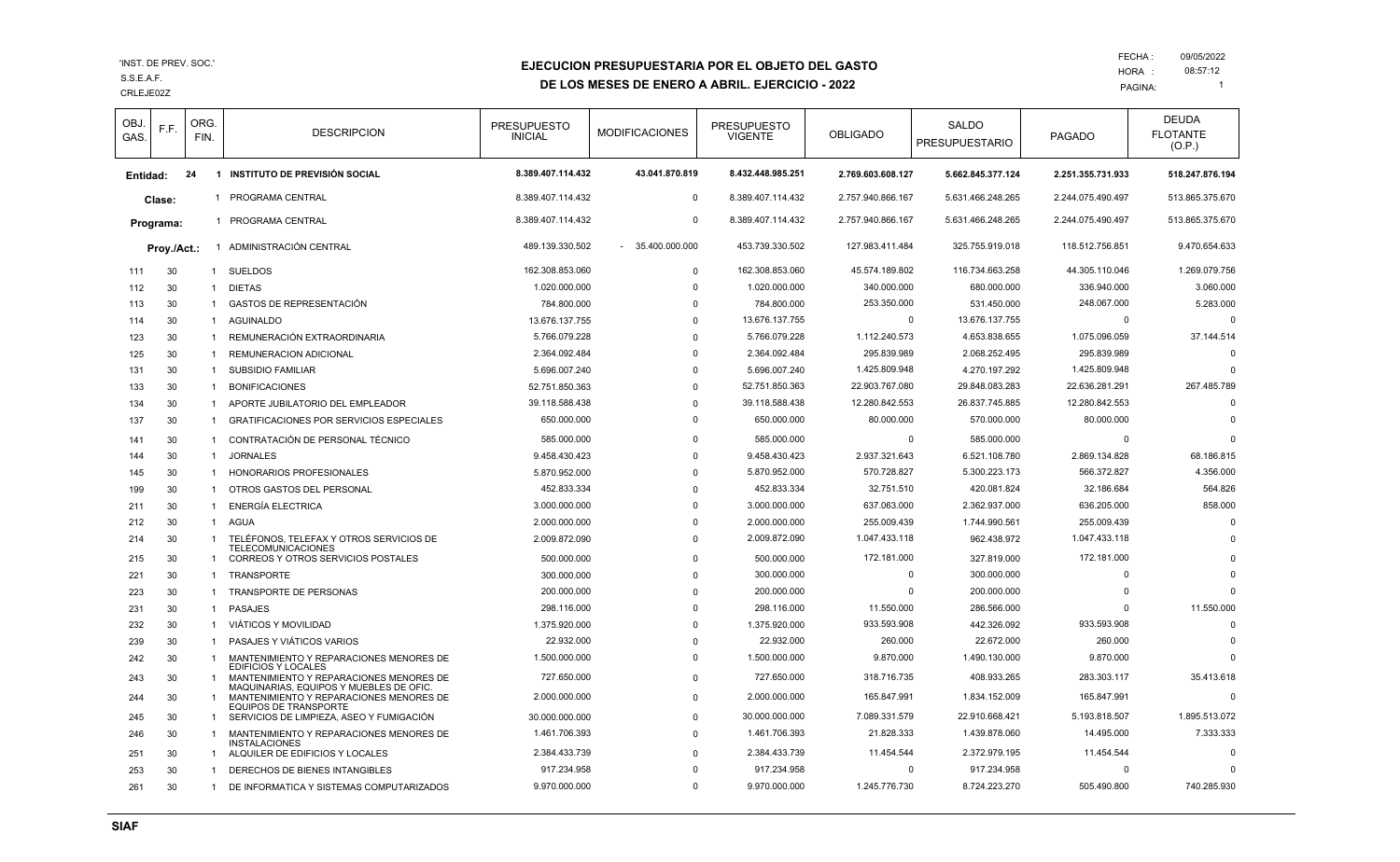CRLEJE02Z S.S.E.A.F.

## **EJECUCION PRESUPUESTARIA POR EL OBJETO DEL GASTO**

**DE LOS MESES DE ENERO A ABRIL. EJERCICIO - 2022**

| OBJ.<br>GAS. | F.F.        | ORG.<br>FIN. | <b>DESCRIPCION</b>                         | <b>PRESUPUESTO</b><br><b>INICIAL</b> | <b>MODIFICACIONES</b>   | <b>PRESUPUESTO</b><br><b>VIGENTE</b> | <b>OBLIGADO</b>   | <b>SALDO</b><br><b>PRESUPUESTARIO</b> | <b>PAGADO</b>     | <b>DEUDA</b><br><b>FLOTANTE</b><br>(O.P.) |
|--------------|-------------|--------------|--------------------------------------------|--------------------------------------|-------------------------|--------------------------------------|-------------------|---------------------------------------|-------------------|-------------------------------------------|
| Entidad:     |             | 24           | 1 INSTITUTO DE PREVISIÓN SOCIAL            | 8.389.407.114.432                    | 43.041.870.819          | 8.432.448.985.251                    | 2.769.603.608.127 | 5.662.845.377.124                     | 2.251.355.731.933 | 518.247.876.194                           |
|              | Clase:      |              | 1 PROGRAMA CENTRAL                         | 8.389.407.114.432                    | $\mathbf 0$             | 8.389.407.114.432                    | 2.757.940.866.167 | 5.631.466.248.265                     | 2.244.075.490.497 | 513.865.375.670                           |
|              | Programa:   |              | 1 PROGRAMA CENTRAL                         | 8.389.407.114.432                    | $\mathbf 0$             | 8.389.407.114.432                    | 2.757.940.866.167 | 5.631.466.248.265                     | 2.244.075.490.497 | 513.865.375.670                           |
|              |             |              |                                            |                                      |                         |                                      |                   |                                       |                   |                                           |
|              | Proy./Act.: |              | 1 ADMINISTRACIÓN CENTRAL                   | 489.139.330.502                      | 35.400.000.000          | 453.739.330.502                      | 127.983.411.484   | 325.755.919.018                       | 118.512.756.851   | 9.470.654.633                             |
| 262          | 30          | 1            | IMPRENTA, PUBLICACIONES Y REPRODUCCIONES   | 1.044.550.000                        | $\mathbf 0$             | 1.044.550.000                        | 532.508.884       | 512.041.116                           | 532.508.884       | $\Omega$                                  |
| 263          | 30          | 1            | <b>SERVICIOS BANCARIOS</b>                 | 7.400.250.000                        | 3.000.000.000           | 4.400.250.000                        | 1.051.172.275     | 3.349.077.725                         | 1.051.172.275     | $\Omega$                                  |
| 264          | 30          | $\mathbf{1}$ | <b>PRIMAS Y GASTOS DE SEGUROS</b>          | 3.346.500.000                        | 1.000.000.000<br>$\sim$ | 2.346.500.000                        | $\Omega$          | 2.346.500.000                         | $\Omega$          |                                           |
| 265          | 30          | $\mathbf{1}$ | PUBLICIDAD Y PROPAGANDA                    | 86.349.874                           | $\mathbf 0$             | 86.349.874                           | 13.410.000        | 72.939.874                            | 13.410.000        |                                           |
| 266          | 30          | $\mathbf{1}$ | CONSULTORIAS, ASESORIAS E INVESTIGACIONES  | 2.848.500.000                        | 0                       | 2.848.500.000                        | $\Omega$          | 2.848.500.000                         | $\Omega$          |                                           |
| 269          | 30          | 1            | SERVICIOS TECNICOSY PROFESIONALES VARIOS   | 29.700.000                           | $\Omega$                | 29.700.000                           | 20.669.045        | 9.030.955                             | 20.669.045        |                                           |
| 282          | 30          | 1            | SERVICIOS DE VIGILANCIA                    | 16.383.662.992                       | $\Omega$                | 16.383.662.992                       | 11.279.103.511    | 5.104.559.481                         | 11.279.103.511    |                                           |
| 284          | 30          | $\mathbf{1}$ | SERVICIOS DE CATERING                      | 308.000.000                          | $\Omega$                | 308.000.000                          | 1.586.600         | 306.413.400                           | 1.586.600         |                                           |
| 291          | 30          | $\mathbf{1}$ | CAPACITACIÓN DEL PERSONAL DEL ESTADO       | 800.000.000                          | $\Omega$                | 800.000.000                          | 59.097.023        | 740.902.977                           | 59.097.023        |                                           |
| 323          | 30          | $\mathbf{1}$ | <b>CONFECCIONES TEXTILES</b>               | 500.000.000                          | $\Omega$                | 500.000.000                          | $\Omega$          | 500.000.000                           | $\Omega$          |                                           |
| 331          | 30          | 1            | PAPEL DE ESCRITORIO Y CARTÓN               | 275.000.000                          | $\Omega$                | 275.000.000                          | $\Omega$          | 275.000.000                           | $\Omega$          |                                           |
| 334          | 30          | 1            | PRODUCTOS DE PAPEL Y CARTON                | 10.000.000                           | $\Omega$                | 10.000.000                           | 9.990.980         | 9.020                                 | 9.990.980         |                                           |
| 336          | 30          | $\mathbf{1}$ | TEXTOS DE ENSEÑANZA                        | 130.000.000                          | $\Omega$                | 130.000.000                          | $\mathbf 0$       | 130.000.000                           | $\Omega$          | $\Omega$                                  |
| 341          | 30          | 1            | <b>ELEMENTOS DE LIMPIEZA</b>               | 818.183.590                          | $\Omega$                | 818.183.590                          | 9.840.000         | 808.343.590                           | 9.840.000         | $\Omega$                                  |
| 342          | 30          | $\mathbf{1}$ | ÚTILES DE ESCRITORIO, OFICINA Y ENSERES    | 115.000.000                          | $\Omega$                | 115,000,000                          | 86.562.599        | 28.437.401                            | 56.983.847        | 29.578.752                                |
| 343          | 30          | $\mathbf{1}$ | ÚTILES Y MATERIALES ELÉCTRICOS             | 217.029.217                          | O                       | 217.029.217                          | 71.274.435        | 145.754.782                           | 65.335.619        | 5.938.816                                 |
| 345          | 30          | 1            | PRODUCTOS DE VIDRIO, LOZA Y PORCELANA      | 949.496                              | $\Omega$                | 949.496                              | $\Omega$          | 949.496                               | $\mathbf 0$       | $\Omega$                                  |
| 346          | 30          | $\mathbf{1}$ | <b>REPUESTOS Y ACCESORIOS MENORES</b>      | 190.000.000                          | $\Omega$                | 190.000.000                          | 20.910.902        | 169.089.098                           | 20.910.902        | $\Omega$                                  |
| 351          | 30          | 1            | <b>COMPUESTOS QUÍMICOS</b>                 | 325.215.315                          | $\Omega$                | 325.215.315                          | $\Omega$          | 325.215.315                           | $\Omega$          |                                           |
| 354          | 30          | 1            | INSECTICIDAS, FUMIGANTES Y OTROS           | 1.500.000                            | $\Omega$                | 1.500.000                            | $\Omega$          | 1.500.000                             | $\Omega$          |                                           |
| 355          | 30          | 1            | TINTAS, PINTURAS Y COLORANTES              | 11.784.685                           | $\Omega$                | 11.784.685                           | 11.110.965        | 673.720                               | 9.049.767         | 2.061.198                                 |
| 357          | 30          | 1            | PRODUCTOS DE MATERIAL PLÁSTICO             | 4.000.000                            | $\Omega$                | 4.000.000                            | $\Omega$          | 4.000.000                             | $\Omega$          | $\Omega$                                  |
| 361          | 30          | $\mathbf{1}$ | <b>COMBUSTIBLES</b>                        | 779.000.000                          | $\Omega$                | 779.000.000                          | 112.960.255       | 666.039.745                           | 112.863.015       | 97.240                                    |
| 392          | 30          | 1            | CUBIERTAS Y CÁMARAS DE AIRE                | 164.500.000                          | $\Omega$                | 164.500.000                          | 5.314.000         | 159.186.000                           | 5.314.000         |                                           |
| 394          | 30          | $\mathbf{1}$ | <b>HERRAMIENTAS MENORES</b>                | 35.000.000                           | $\Omega$                | 35.000.000                           | 4.844.451         | 30.155.549                            | 4.222.951         | 621.500                                   |
| 395          | 30          | 1            | MATERIALES PARA SEGURIDAD Y ADIESTRAMIENTO | 5.000.000                            | $\Omega$                | 5.000.000                            | $\Omega$          | 5.000.000                             | $\mathbf 0$       | $\Omega$                                  |
| 396          | 30          | 1            | ARTÍCULOS DE PLÁSTICOS                     | 10.200.000                           | $\Omega$                | 10.200.000                           | 180.000           | 10.020.000                            | 180.000           | $\Omega$                                  |
| 397          | 30          | $\mathbf{1}$ | PRODUCTOS E INSUMOS METÁLICOS              | 155.000.000                          | $\Omega$                | 155.000.000                          | 13.705.000        | 141.295.000                           | 13.705.000        | $\Omega$                                  |
| 398          | 30          | $\mathbf{1}$ | PRODUCTOS E INSUMOS NO METÁLICOS           | 65.000.000                           | $\Omega$                | 65.000.000                           | 413.500           | 64.586.500                            | 413.500           |                                           |
| 399          | 30          | $\mathbf{1}$ | BIENES DE CONSUMO VARIOS                   | 75.000.000                           | 0                       | 75.000.000                           | 14.953.948        | 60.046.052                            | 14.221.896        | 732.052                                   |
| 533          | 30          | -1           | <b>MAQUINARIAS Y EQUIPOS INDUSTRIALES</b>  | 100.000.000                          |                         | 100.000.000                          | $\Omega$          | 100.000.000                           | $\Omega$          | $\Omega$                                  |
| 536          | 30          | 1            | EQUIPOS DE COMUNICACIONES Y SEÑALAMIENTOS  | 600.000.000                          | $\Omega$                | 600.000.000                          | $\Omega$          | 600.000.000                           | $\Omega$          | $\Omega$                                  |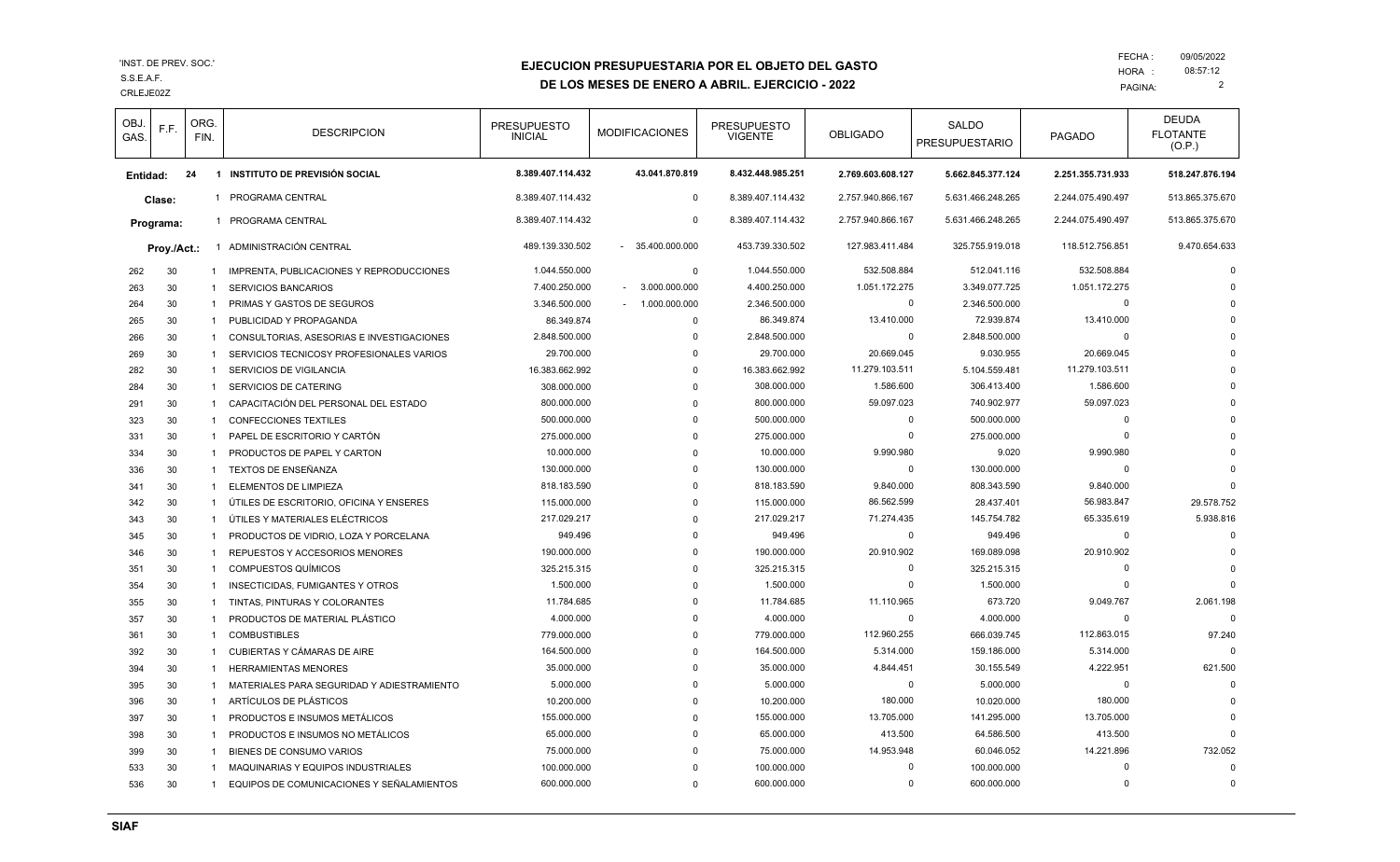#### CRLEJE02Z S.S.E.A.F.

### **EJECUCION PRESUPUESTARIA POR EL OBJETO DEL GASTO**

**DE LOS MESES DE ENERO A ABRIL. EJERCICIO - 2022**

| OBJ.<br>GAS. | F.F.        | ORG.<br>FIN. |                | <b>DESCRIPCION</b>                                                                               | <b>PRESUPUESTO</b><br><b>INICIAL</b> | <b>MODIFICACIONES</b> | <b>PRESUPUESTO</b><br>VIGENTE | <b>OBLIGADO</b>   | <b>SALDO</b><br><b>PRESUPUESTARIO</b> | <b>PAGADO</b>     | <b>DEUDA</b><br><b>FLOTANTE</b><br>(O.P.) |
|--------------|-------------|--------------|----------------|--------------------------------------------------------------------------------------------------|--------------------------------------|-----------------------|-------------------------------|-------------------|---------------------------------------|-------------------|-------------------------------------------|
| Entidad:     |             | 24           |                | 1 INSTITUTO DE PREVISIÓN SOCIAL                                                                  | 8.389.407.114.432                    | 43.041.870.819        | 8.432.448.985.251             | 2.769.603.608.127 | 5.662.845.377.124                     | 2.251.355.731.933 | 518.247.876.194                           |
|              | Clase:      |              |                | 1 PROGRAMA CENTRAL                                                                               | 8.389.407.114.432                    | $\overline{0}$        | 8.389.407.114.432             | 2.757.940.866.167 | 5.631.466.248.265                     | 2.244.075.490.497 | 513.865.375.670                           |
|              | Programa:   |              |                | 1 PROGRAMA CENTRAL                                                                               | 8.389.407.114.432                    | $\mathbf 0$           | 8.389.407.114.432             | 2.757.940.866.167 | 5.631.466.248.265                     | 2.244.075.490.497 | 513.865.375.670                           |
|              |             |              |                | 1 ADMINISTRACIÓN CENTRAL                                                                         | 489.139.330.502                      | 35.400.000.000        | 453.739.330.502               | 127.983.411.484   | 325.755.919.018                       | 118.512.756.851   | 9.470.654.633                             |
|              | Proy./Act.: |              |                |                                                                                                  |                                      |                       |                               |                   |                                       |                   |                                           |
| 538          | 30          |              | $\mathbf{1}$   | HERRAMIENTAS, APARATOS E INSTRUMENTOS EN<br><b>GENERAL</b>                                       | 300.000.000                          | $\Omega$              | 300.000.000                   |                   | $^{\circ}$<br>300.000.000             | $\Omega$          | $\Omega$                                  |
| 541          | 30          |              | $\overline{1}$ | ADQUISICIONES DE MUEBLES Y ENSERES                                                               | 2.697.439.931                        | $\Omega$              | 2.697.439.931                 | 432.144.000       | 2.265.295.931                         | 432.144.000       | $\Omega$                                  |
| 543          | 30          |              | $\mathbf{1}$   | ADQUISICIONES DE EQUIPOS DE COMPUTACIÓN                                                          | 4.500.000.000                        | $\Omega$              | 4.500.000.000                 | 33.720.000        | 4.466.280.000                         | 33.720.000        | $\Omega$                                  |
| 579          | 30          |              | -1             | <b>ACTIVOS INTANGIBLES</b>                                                                       | 20.000.000.000                       | $\Omega$              | 20.000.000.000                | 3.312.841.930     | 16.687.158.070                        | 103.222.220       | 3.209.619.710                             |
| 595          | 30          |              | $\overline{1}$ | REPARACIONES MAYORES DE INMUEBLES                                                                | 7.900.000.000                        | $\Omega$              | 7.900.000.000                 | 3.583.733.885     | 4.316.266.115                         | 1.729.329.123     | 1.854.404.762                             |
| 841          | 30          |              | $\mathbf{1}$   | <b>BECAS</b>                                                                                     | 500.000.000                          | $\Omega$              | 500.000.000                   | 83.385.950        | 416.614.050                           | 61.900.000        | 21.485.950                                |
| 845          | 30          |              | $\overline{1}$ | <b>INDEMNIZACIONES</b>                                                                           | 1.000.000.000                        | $\Omega$              | 1.000.000.000                 | 291.451.920       | 708.548.080                           | 291.451.920       | $\Omega$                                  |
| 849          | 30          |              | -1             | OTRAS TRANSFERENCIAS CORRIENTES                                                                  | 30.000.000                           | $\Omega$              | 30.000.000                    | $\Omega$          | 30.000.000                            | $\Omega$          | $\Omega$                                  |
| 851          | 30          |              | -1             | TRANSFERENCIAS CORRIENTES AL SECTOR EXTERNO                                                      | 300.000.000                          | $\Omega$              | 300.000.000                   | 224.161.500       | 75.838.500                            | 224.161.500       | $\Omega$                                  |
| 853          | 30          |              | -1             | TRANSFERENCIAS CORRIENTES A ORGANISMOS Y                                                         | 300.000.000                          | $\Omega$              | 300.000.000                   | $\Omega$          | 300.000.000                           | $\Omega$          | $\Omega$                                  |
| 910          | 30          |              | -1             | AGENCIAS ESPECIALIZADAS<br>PAGO DE IMPUESTOS, TASAS, GASTOS JUDICIALES Y                         | 2.000.000.000                        | $\Omega$              | 2.000.000.000                 | 316.583.034       | 1.683.416.966                         | 316.583.034       | $\Omega$                                  |
| 920          | 30          |              |                | <b>OTROS</b><br>DEVOLUCIÓN DE IMPUESTOS Y OTROS INGRESOS NO                                      | 300.000.000                          | $\mathbf 0$           | 300.000.000                   |                   | 0<br>300.000.000                      | $\mathbf 0$       | $\Omega$                                  |
| 960          | 30          |              | -1             | <b>TRIBUTARIOS</b><br>DEUDAS PENDIENTES DE PAGO DE GASTOS CORRIENTES<br>DE EJERCICIOS ANTERIORES | 45.305.525.897                       | 24.000.000.000        | 21.305.525.897                | 6.536.572.042     | 14.768.953.855                        | 6.536.572.042     | $\Omega$                                  |
| 980          | 30          |              | -1             | DEUDAS PENDIENTES DE PAGO DE GASTOS DE CAPITAL<br>DE EJERCICIOS ANTERIORES                       | 8.000.000.000                        | 7.400.000.000         | 600.000.000                   | 122.450.548       | 477.549.452                           | 122.450.548       | $\Omega$                                  |
|              | Proy./Act.: |              |                | 2 SERVICIOS DE PRESTACIONES SANITARIAS                                                           | 4.480.267.783.930                    | 35.400.000.000        | 4.515.667.783.930             | 1.451.747.288.949 | 3.063.920.494.981                     | 951.960.421.789   | 499.786.867.160                           |
| 111          | 30          |              | -1             | <b>SUELDOS</b>                                                                                   | 780.459.982.092                      | $\Omega$              | 780.459.982.092               | 235.866.420.929   | 544.593.561.163                       | 229.878.397.635   | 5.988.023.294                             |
| 113          | 30          |              | $\mathbf{1}$   | <b>GASTOS DE REPRESENTACIÓN</b>                                                                  | 174.000.000                          | $\Omega$              | 174.000.000                   | 58.000.000        | 116.000.000                           | 56.695.000        | 1.305.000                                 |
| 114          | 30          |              | -1             | <b>AGUINALDO</b>                                                                                 | 65.052.831.841                       | $\Omega$              | 65.052.831.841                | $\Omega$          | 65.052.831.841                        | $\Omega$          | $\Omega$                                  |
| 122          | 30          |              | $\overline{1}$ | <b>GASTOS DE RESIDENCIA</b>                                                                      | 60.000.000                           | $\Omega$              | 60.000.000                    | 23.100.000        | 36.900.000                            | 23.100.000        | $\Omega$                                  |
| 123          | 30          |              | $\overline{1}$ | REMUNERACIÓN EXTRAORDINARIA                                                                      | 1.359.687.160                        | $\Omega$              | 1.359.687.160                 | 205.387.509       | 1.154.299.651                         | 197.314.407       | 8.073.102                                 |
| 125          | 30          |              | -1             | <b>REMUNERACION ADICIONAL</b>                                                                    | 29.182.000.000                       | $\Omega$              | 29.182.000.000                | 7.149.613.850     | 22.032.386.150                        | 7.149.613.850     | $\Omega$                                  |
| 131          | 30          |              | $\overline{1}$ | SUBSIDIO FAMILIAR                                                                                | 26.614.092.600                       | $\Omega$              | 26.614.092.600                | 8.858.296.588     | 17.755.796.012                        | 8.858.296.588     | $\Omega$                                  |
| 133          | 30          |              | -1             | <b>BONIFICACIONES</b>                                                                            | 183.082.588.972                      | $\Omega$              | 183.082.588.972               | 93.694.845.740    | 89.387.743.232                        | 92.888.001.615    | 806.844.125                               |
| 134          | 30          |              | $\mathbf{1}$   | APORTE JUBILATORIO DEL EMPLEADOR                                                                 | 231.224.418.074                      | $\Omega$              | 231.224.418.074               | 73.708.217.820    | 157.516.200.254                       | 73.708.217.820    | $\Omega$                                  |
| 137          | 30          |              | $\overline{1}$ | GRATIFICACIONES POR SERVICIOS ESPECIALES                                                         | 8.603.400.000                        | $\Omega$              | 8.603.400.000                 | 2.654.729.446     | 5.948.670.554                         | 2.597.529.464     | 57.199.982                                |
| 142          | 30          |              | $\overline{1}$ | CONTRATACIÓN DE PERSONAL DE SALUD                                                                | 496.245.131.226                      | $\Omega$              | 496.245.131.226               | 130.720.373.760   | 365.524.757.466                       | 127.603.072.149   | 3.117.301.611                             |
| 143          | 30          |              | $\overline{1}$ | CONTRATACIÓN OCASIONAL DEL PERSONAL DOCENTE Y                                                    | 4.315.784.889                        | $\Omega$              | 4.315.784.889                 | 1.309.088.637     | 3.006.696.252                         | 1.240.711.827     | 68.376.810                                |
| 144          | 30          |              | -1             | DE BLANCO<br><b>JORNALES</b>                                                                     | 61.291.561.890                       | $\Omega$              | 61.291.561.890                | 16.820.552.499    | 44.471.009.391                        | 16.404.467.483    | 416.085.016                               |
| 145          | 30          |              | -1             | HONORARIOS PROFESIONALES                                                                         | 1.859.027.131                        | $\Omega$              | 1.859.027.131                 | 10.560.000        | 1.848.467.131                         | 10.322.400        | 237.600                                   |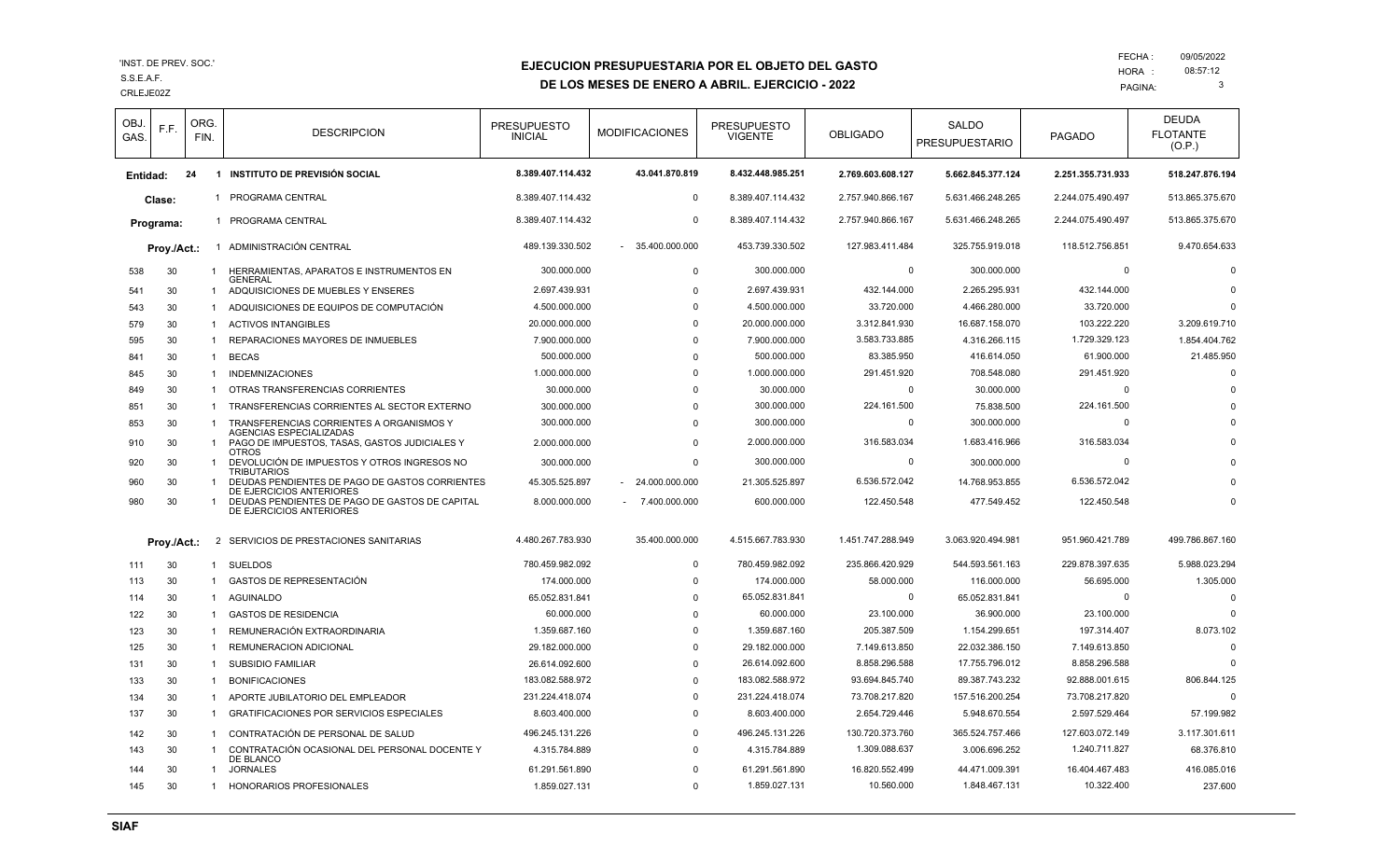#### CRLEJE02Z S.S.E.A.F.

### **EJECUCION PRESUPUESTARIA POR EL OBJETO DEL GASTO**

### **DE LOS MESES DE ENERO A ABRIL. EJERCICIO - 2022**

| OBJ.<br>GAS. | F.F.      | ORG.<br>FIN. |                    | <b>DESCRIPCION</b>                                                                 | <b>PRESUPUESTO</b><br><b>INICIAL</b> | <b>MODIFICACIONES</b> | <b>PRESUPUESTO</b><br>VIGENTE | <b>OBLIGADO</b>   | SALDO<br><b>PRESUPUESTARIO</b> | <b>PAGADO</b>     | <b>DEUDA</b><br><b>FLOTANTE</b><br>(O.P.) |
|--------------|-----------|--------------|--------------------|------------------------------------------------------------------------------------|--------------------------------------|-----------------------|-------------------------------|-------------------|--------------------------------|-------------------|-------------------------------------------|
| Entidad:     |           | 24           | -1                 | <b>INSTITUTO DE PREVISIÓN SOCIAL</b>                                               | 8.389.407.114.432                    | 43.041.870.819        | 8.432.448.985.251             | 2.769.603.608.127 | 5.662.845.377.124              | 2.251.355.731.933 | 518.247.876.194                           |
|              | Clase:    |              | -1                 | PROGRAMA CENTRAL                                                                   | 8.389.407.114.432                    | $\mathbf{0}$          | 8.389.407.114.432             | 2.757.940.866.167 | 5.631.466.248.265              | 2.244.075.490.497 | 513.865.375.670                           |
|              | Programa: |              | 1 PROGRAMA CENTRAL | 8.389.407.114.432                                                                  | $\mathbf 0$                          | 8.389.407.114.432     | 2.757.940.866.167             | 5.631.466.248.265 | 2.244.075.490.497              | 513.865.375.670   |                                           |
|              |           |              |                    |                                                                                    |                                      |                       |                               |                   |                                |                   |                                           |
| Proy./Act.:  |           |              |                    | 2 SERVICIOS DE PRESTACIONES SANITARIAS                                             | 4.480.267.783.930                    | 35.400.000.000        | 4.515.667.783.930             | 1.451.747.288.949 | 3.063.920.494.981              | 951.960.421.789   | 499.786.867.160                           |
| 183          | 30        |              | $\mathbf{1}$       | FONDO DE RECATEGORIZACIÓN SALARIAL POR MÉRITOS                                     | 6.816.461.070                        | $\mathbf 0$           | 6.816.461.070                 |                   | $\Omega$<br>6.816.461.070      | $\mathbf 0$       | $\mathsf{C}$                              |
| 199          | 30        |              |                    | OTROS GASTOS DEL PERSONAL                                                          | 1.029.166.666                        | $\Omega$              | 1.029.166.666                 | 62.480.217        | 966.686.449                    | 62.030.118        | 450.099                                   |
| 211          | 30        |              | $\overline{1}$     | <b>ENERGÍA ELECTRICA</b>                                                           | 11.650.000.000                       | $\Omega$              | 11.650.000.000                | 7.148.629.911     | 4.501.370.089                  | 1.321.899.000     | 5.826.730.911                             |
| 212          | 30        |              | $\mathbf{1}$       | AGUA                                                                               | 5.100.000.000                        | $\Omega$              | 5.100.000.000                 | 2.120.491.937     | 2.979.508.063                  | 1.004.177.957     | 1.116.313.980                             |
| 214          | 30        |              | $\overline{1}$     | TELÉFONOS, TELEFAX Y OTROS SERVICIOS DE<br><b>TELECOMUNICACIONES</b>               | 5.750.140.958                        | $\Omega$              | 5.750.140.958                 | 923.118.454       | 4.827.022.504                  | 395.666.513       | 527.451.941                               |
| 221          | 30        |              | -1                 | TRANSPORTE                                                                         | 500.000.000                          | $\Omega$              | 500.000.000                   | 15.840.000        | 484.160.000                    | 15.840.000        | $\Omega$                                  |
| 231          | 30        |              | $\overline{1}$     | <b>PASAJES</b>                                                                     | 68.796.000                           | $\Omega$              | 68.796.000                    | $\Omega$          | 68.796.000                     | $\Omega$          |                                           |
| 232          | 30        |              | $\overline{1}$     | VIÁTICOS Y MOVILIDAD                                                               | 480.043.200                          | $\Omega$              | 480.043.200                   | 143.636.001       | 336.407.199                    | 143.636.001       | C                                         |
| 239          | 30        |              |                    | PASAJES Y VIÁTICOS VARIOS                                                          | 1.528.800                            | $\Omega$              | 1.528.800                     | $\Omega$          | 1.528.800                      | $\Omega$          | $\Omega$                                  |
| 242          | 30        |              | $\overline{1}$     | MANTENIMIENTO Y REPARACIONES MENORES DE                                            | 2.000.000.000                        | $\Omega$              | 2.000.000.000                 | 586.536.568       | 1.413.463.432                  | 190.187.000       | 396.349.568                               |
| 243          | 30        |              |                    | <b>EDIFICIOS Y LOCALES</b><br>MANTENIMIENTO Y REPARACIONES MENORES DE              | 20.000.000.000                       | $\Omega$              | 20.000.000.000                | 7.908.742.743     | 12.091.257.257                 | 5.283.637.479     | 2.625.105.264                             |
| 244          | 30        |              | -1                 | MAQUINARIAS, EQUIPOS Y MUEBLES DE OFIC.<br>MANTENIMIENTO Y REPARACIONES MENORES DE | 3.000.000.000                        | $\Omega$              | 3.000.000.000                 | 346.686.100       | 2.653.313.900                  | 346.686.100       | C                                         |
|              |           |              |                    | EQUIPOS DE TRANSPORTE                                                              |                                      |                       |                               |                   |                                |                   |                                           |
| 245          | 30        |              | -1                 | SERVICIOS DE LIMPIEZA. ASEO Y FUMIGACIÓN                                           | 55.000.000.000                       | $\Omega$              | 55.000.000.000                | 32.927.003.621    | 22.072.996.379                 | 8.527.834.064     | 24.399.169.557                            |
| 246          | 30        |              | $\overline{1}$     | MANTENIMIENTO Y REPARACIONES MENORES DE<br><b>INSTALACIONES</b>                    | 4.851.000.000                        | $\Omega$              | 4.851.000.000                 | 728.370.933       | 4.122.629.067                  | 395.950.933       | 332.420.000                               |
| 248          | 30        |              | -1                 | OTROS MANTENIMIENTOS Y REPARACIONES MENORES                                        | 92.190.781                           | $\Omega$              | 92.190.781                    |                   | $\Omega$<br>92.190.781         | $\mathbf 0$       | $\Omega$                                  |
| 251          | 30        |              | -1                 | ALQUILER DE EDIFICIOS Y LOCALES                                                    | 4.000.000.000                        | $\Omega$              | 4.000.000.000                 | 442.136.364       | 3.557.863.636                  | 109.954.547       | 332.181.817                               |
| 261          | 30        |              | $\overline{1}$     | DE INFORMATICA Y SISTEMAS COMPUTARIZADOS                                           | 10.554.212.734                       | 3.000.000.000         | 7.554.212.734                 | 1.704.111.400     | 5.850.101.334                  | 6.830.000         | 1.697.281.400                             |
| 262          | 30        |              | $\overline{1}$     | IMPRENTA, PUBLICACIONES Y REPRODUCCIONES                                           | 1.521.651.570                        | $\mathbf 0$           | 1.521.651.570                 | 1.396.076.100     | 125.575.470                    | 663.318.661       | 732.757.439                               |
| 263          | 30        |              | -1                 | <b>SERVICIOS BANCARIOS</b>                                                         | 2.285.327.581                        | 9.500.000.000         | 11.785.327.581                | 4.083.787.672     | 7.701.539.909                  | 4.083.787.672     | $\mathsf{C}$                              |
| 264          | 30        |              | $\overline{1}$     | PRIMAS Y GASTOS DE SEGUROS                                                         | 2.604.438.233                        | 1.000.000.000         | 1.604.438.233                 |                   | $\Omega$<br>1.604.438.233      | $\mathbf 0$       | C                                         |
| 266          | 30        |              | $\overline{1}$     | CONSULTORIAS, ASESORIAS E INVESTIGACIONES                                          | 1.425.682.789                        | $\Omega$              | 1.425.682.789                 | 148.605.059       | 1.277.077.730                  | 148.605.059       | $\mathsf{C}$                              |
| 268          | 30        |              | $\overline{1}$     | SERVICIOS DE COMUNICACIONES                                                        | 76.755.443                           | $\Omega$              | 76.755.443                    | $\Omega$          | 76.755.443                     | $\Omega$          | $\Omega$                                  |
| 269          | 30        |              | $\overline{1}$     | SERVICIOS TECNICOSY PROFESIONALES VARIOS                                           | 1.894.942.757                        | $\Omega$              | 1.894.942.757                 | 66.680.000        | 1.828.262.757                  | 680.000           | 66.000.000                                |
| 275          | 30        |              | $\overline{1}$     | SERVICIO DE PRIMEROS AUXILIOS Y TERCERIZADOS                                       | 182.985.920.293                      | $\Omega$              | 182.985.920.293               | 87.737.800.843    | 95.248.119.450                 | 29.769.823.431    | 57.967.977.412                            |
| 282          | 30        |              | $\overline{1}$     | SERVICIOS DE VIGILANCIA                                                            | 746.177.498                          | $\Omega$              | 746.177.498                   |                   | $\mathbf 0$<br>746.177.498     | $\mathbf 0$       | $\Omega$                                  |
| 284          | 30        |              | $\overline{1}$     | <b>SERVICIOS DE CATERING</b>                                                       | 20.240.000.000                       | $\Omega$              | 20.240.000.000                | 6.451.145.768     | 13.788.854.232                 | 3.382.681.062     | 3.068.464.706                             |
| 291          | 30        |              | -1                 | CAPACITACIÓN DEL PERSONAL DEL ESTADO                                               | 300.000.000                          | $\Omega$              | 300.000.000                   | 31.500.000        | 268.500.000                    | 31.500.000        | $\Omega$                                  |
| 311          | 30        |              | $\overline{1}$     | ALIMENTOS PARA PERSONAS                                                            | 10.000.000.000                       | $\Omega$              | 10.000.000.000                | 2.459.808.216     | 7.540.191.784                  | 14.060.000        | 2.445.748.216                             |
| 323          | 30        |              | -1                 | <b>CONFECCIONES TEXTILES</b>                                                       | 9.000.000.000                        | $-1.500.000.000$      | 7.500.000.000                 | 191.254.000       | 7.308.746.000                  | $\Omega$          | 191.254.000                               |
| 331          | 30        |              | $\overline{1}$     | PAPEL DE ESCRITORIO Y CARTÓN                                                       | 325.000.000                          | $\Omega$              | 325.000.000                   | 9.345.400         | 315.654.600                    | 9.345.400         | $\Omega$                                  |
| 333          | 30        |              | $\overline{1}$     | PRODUCTOS DE ARTES GRAFICAS                                                        | 2.000.000                            | $\Omega$              | 2.000.000                     | 108.000           | 1.892.000                      | 108,000           | $\Omega$                                  |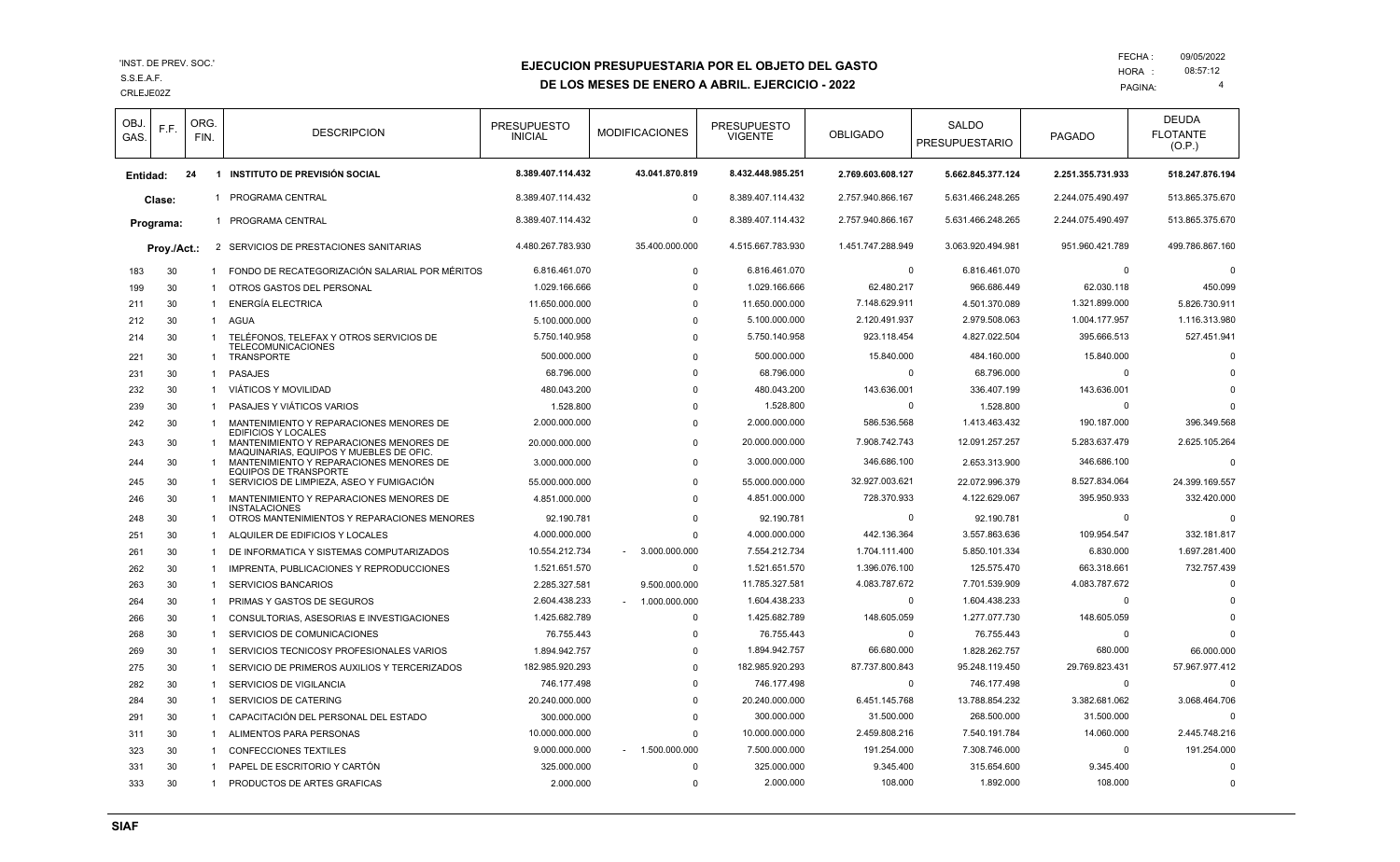CRLEJE02Z S.S.E.A.F.

## **EJECUCION PRESUPUESTARIA POR EL OBJETO DEL GASTO**

**DE LOS MESES DE ENERO A ABRIL. EJERCICIO - 2022**

| OBJ.<br>GAS. | F.F.      | ORG.<br>FIN. | <b>DESCRIPCION</b>                                                 | <b>PRESUPUESTO</b><br><b>INICIAL</b> | <b>MODIFICACIONES</b> | <b>PRESUPUESTO</b><br><b>VIGENTE</b> | <b>OBLIGADO</b>   | <b>SALDO</b><br><b>PRESUPUESTARIO</b> | <b>PAGADO</b>     | <b>DEUDA</b><br><b>FLOTANTE</b><br>(O.P.) |
|--------------|-----------|--------------|--------------------------------------------------------------------|--------------------------------------|-----------------------|--------------------------------------|-------------------|---------------------------------------|-------------------|-------------------------------------------|
| Entidad:     |           | 24           | 1 INSTITUTO DE PREVISIÓN SOCIAL                                    | 8.389.407.114.432                    | 43.041.870.819        | 8.432.448.985.251                    | 2.769.603.608.127 | 5.662.845.377.124                     | 2.251.355.731.933 | 518.247.876.194                           |
|              | Clase:    | -1           | PROGRAMA CENTRAL                                                   | 8.389.407.114.432                    | $\mathbf 0$           | 8.389.407.114.432                    | 2.757.940.866.167 | 5.631.466.248.265                     | 2.244.075.490.497 | 513.865.375.670                           |
|              | Programa: |              | 1 PROGRAMA CENTRAL                                                 | 8.389.407.114.432                    | $\mathbf 0$           | 8.389.407.114.432                    | 2.757.940.866.167 | 5.631.466.248.265                     | 2.244.075.490.497 | 513.865.375.670                           |
| Proy./Act.:  |           |              | 2 SERVICIOS DE PRESTACIONES SANITARIAS                             | 4.480.267.783.930                    | 35.400.000.000        | 4.515.667.783.930                    | 1.451.747.288.949 | 3.063.920.494.981                     | 951.960.421.789   | 499.786.867.160                           |
| 334          | 30        | 1            | PRODUCTOS DE PAPEL Y CARTON                                        | 173.000.000                          | $\mathbf 0$           | 173.000.000                          | 124.789.883       | 48.210.117                            | 124.789.883       | $\Omega$                                  |
| 341          | 30        | -1           | ELEMENTOS DE LIMPIEZA                                              | 2.092.231.880                        | $\Omega$              | 2.092.231.880                        | 410.605.990       | 1.681.625.890                         | 410.605.990       | $\Omega$                                  |
| 342          | 30        | 1            | ÚTILES DE ESCRITORIO, OFICINA Y ENSERES                            | 751.249.489                          | $\Omega$              | 751.249.489                          | 425.709.499       | 325.539.990                           | 244.011.451       | 181.698.048                               |
| 343          | 30        | $\mathbf{1}$ | ÚTILES Y MATERIALES ELÉCTRICOS                                     | 1.860.000.000                        | $\Omega$              | 1.860.000.000                        | 223.383.591       | 1.636.616.409                         | 139.684.775       | 83.698.816                                |
| 344          | 30        | 1            | UTENSILIOS DE COCINA Y COMEDOR                                     | 429.201.609                          | $\Omega$              | 429.201.609                          | 276.984.750       | 152.216.859                           | 276.984.750       | $\Omega$                                  |
| 345          | 30        | 1            | PRODUCTOS DE VIDRIO, LOZA Y PORCELANA                              | 55.000.000                           | $\Omega$              | 55.000.000                           | 6.105.000         | 48.895.000                            | 6.105.000         | $\Omega$                                  |
| 346          | 30        | 1            | REPUESTOS Y ACCESORIOS MENORES                                     | 1.488.484.865                        | $\Omega$              | 1.488.484.865                        | 192.214.854       | 1.296.270.011                         | 117.892.754       | 74.322.100                                |
| 347          | 30        |              | ELEMENTOS Y ÚTILES DIVERSOS                                        | 7.832.157                            | $\mathbf 0$           | 7.832.157                            | $\Omega$          | 7.832.157                             | $\mathbf 0$       | $\Omega$                                  |
| 349          | 30        | $\mathbf{1}$ | BIENES DE CONSUMO VARIOS                                           | 320.000.000                          | $\mathbf 0$           | 320.000.000                          | 3.224.677         | 316.775.323                           | 3.224.677         | $\cap$                                    |
| 351          | 30        | 1            | <b>COMPUESTOS QUÍMICOS</b>                                         | 10.000.000.000                       | $\Omega$              | 10.000.000.000                       | 2.743.966.322     | 7.256.033.678                         | 1.655.058.271     | 1.088.908.051                             |
| 352          | 30        | $\mathbf{1}$ | PRODUCTOS FARMACÉUTICOS Y MEDICINALES                              | 966.423.274.509                      | $\Omega$              | 966.423.274.509                      | 329.828.105.639   | 636.595.168.870                       | 90.450.862.909    | 239.377.242.730                           |
| 354          | 30        | 1            | INSECTICIDAS, FUMIGANTES Y OTROS                                   | 36.713.324                           | $\Omega$              | 36.713.324                           | 15.094.500        | 21.618.824                            | 15.094.500        | $\Omega$                                  |
| 355          | 30        | $\mathbf{1}$ | TINTAS, PINTURAS Y COLORANTES                                      | 200.000.000                          | $\mathbf 0$           | 200.000.000                          | 28.008.505        | 171.991.495                           | 25.947.307        | 2.061.198                                 |
| 357          | 30        | 1            | PRODUCTOS DE MATERIAL PLÁSTICO                                     | 45.723.361                           | $\Omega$              | 45.723.361                           | 16.064.515        | 29.658.846                            | 16.064.515        | $\Omega$                                  |
| 358          | 30        | $\mathbf{1}$ | ÚTILES Y MATERIALES MÉDICO-QUIRÚRGICOS Y DE<br><b>LABORATORIO</b>  | 250.000.000.000                      | $\Omega$              | 250.000.000.000                      | 108.371.232.268   | 141.628.767.732                       | 20.225.940.062    | 88.145.292.206                            |
| 359          | 30        |              | PRODUCTOS E INSTRUMENTALES QUÍMICOS Y<br><b>MEDICINALES VARIOS</b> | 184.160.595                          | $\Omega$              | 184.160.595                          | 55.637.500        | 128.523.095                           | 55.637.500        | $\Omega$                                  |
| 361          | 30        | $\mathbf{1}$ | <b>COMBUSTIBLES</b>                                                | 3.420.000.000                        | $\Omega$              | 3.420.000.000                        | 246.728.980       | 3.173.271.020                         | 246.631.740       | 97.240                                    |
| 391          | 30        | 1            | ARTÍCULOS DE CAUCHO                                                | 14.000.000                           | $\Omega$              | 14.000.000                           | 1.911.000         | 12.089.000                            | 1.911.000         | $\Omega$                                  |
| 392          | 30        | 1            | CUBIERTAS Y CÁMARAS DE AIRE                                        | 110.000.000                          | $\Omega$              | 110.000.000                          | 20.671.860        | 89.328.140                            | 20.671.860        |                                           |
| 393          | 30        | 1            | ESTRUCTURAS METÁLICAS ACABADAS                                     | 10.000.000                           | $\Omega$              | 10.000.000                           | $\Omega$          | 10.000.000                            | $\Omega$          | $\Omega$                                  |
| 394          | 30        | $\mathbf{1}$ | <b>HERRAMIENTAS MENORES</b>                                        | 62.000.000                           | $\mathbf 0$           | 62.000.000                           | 17.728.601        | 44.271.399                            | 17.107.101        | 621.500                                   |
| 395          | 30        | 1            | MATERIALES PARA SEGURIDAD Y ADIESTRAMIENTO                         | 2.000.000                            | $\Omega$              | 2.000.000                            | 0                 | 2.000.000                             | $\mathbf 0$       | $\Omega$                                  |
| 396          | 30        | 1            | ARTÍCULOS DE PLÁSTICOS                                             | 60.000.000                           | $\Omega$              | 60.000.000                           | 25.912.294        | 34.087.706                            | 25.912.294        |                                           |
| 397          | 30        | 1            | PRODUCTOS E INSUMOS METÁLICOS                                      | 185.000.000                          | $\Omega$              | 185.000.000                          | 36.872.959        | 148.127.041                           | 36.872.959        |                                           |
| 398          | 30        | 1            | PRODUCTOS E INSUMOS NO METÁLICOS                                   | 125.000.000                          | $\mathbf 0$           | 125.000.000                          | 9.308.800         | 115.691.200                           | 9.308.800         |                                           |
| 399          | 30        | 1            | BIENES DE CONSUMO VARIOS                                           | 1.832.000.000                        | $\Omega$              | 1.832.000.000                        | 215.586.518       | 1.616.413.482                         | 90.334.466        | 125.252.052                               |
| 522          | 30        | 1            | CONSTRUCCIONES DE OBRAS DE USO INSTITUCIONAL                       | 150.000.000.000                      | 49.850.000.000        | 100.150.000.000                      | 11.181.077.749    | 88.968.922.251                        | 2.400.672.558     | 8.780.405.191                             |
| 533          | 30        | $\mathbf{1}$ | MAQUINARIAS Y EQUIPOS INDUSTRIALES                                 | 35.000.000.000                       | $\mathbf 0$           | 35.000.000.000                       | 17.510.885.750    | 17.489.114.250                        | 891.135.165       | 16.619.750.585                            |
| 534          | 30        | 1            | EQUIPOS EDUCATIVOS Y RECREACIONALES                                | 115.000.000                          | $\mathbf 0$           | 115.000.000                          | $\Omega$          | 115.000.000                           | $\mathbf 0$       | $\Omega$                                  |
| 535          | 30        | 1            | EQUIPOS DE SALUD Y DE LABORATORIO                                  | 113.500.000.000                      | $\Omega$              | 113.500.000.000                      | 32.505.254.820    | 80.994.745.180                        | 13.346.406.389    | 19.158.848.431                            |
| 536          | 30        | -1           | EQUIPOS DE COMUNICACIONES Y SEÑALAMIENTOS                          | 4.000.000.000                        | ŋ                     | 4.000.000.000                        | 128.561.890       | 3.871.438.110                         | $\Omega$          | 128.561.890                               |
| 537          | 30        | 1            | <b>EQUIPOS DE TRANSPORTE</b>                                       | 10.661.310.000                       | $\Omega$              | 10.661.310.000                       | $\Omega$          | 10.661.310.000                        | $\Omega$          | $\Omega$                                  |